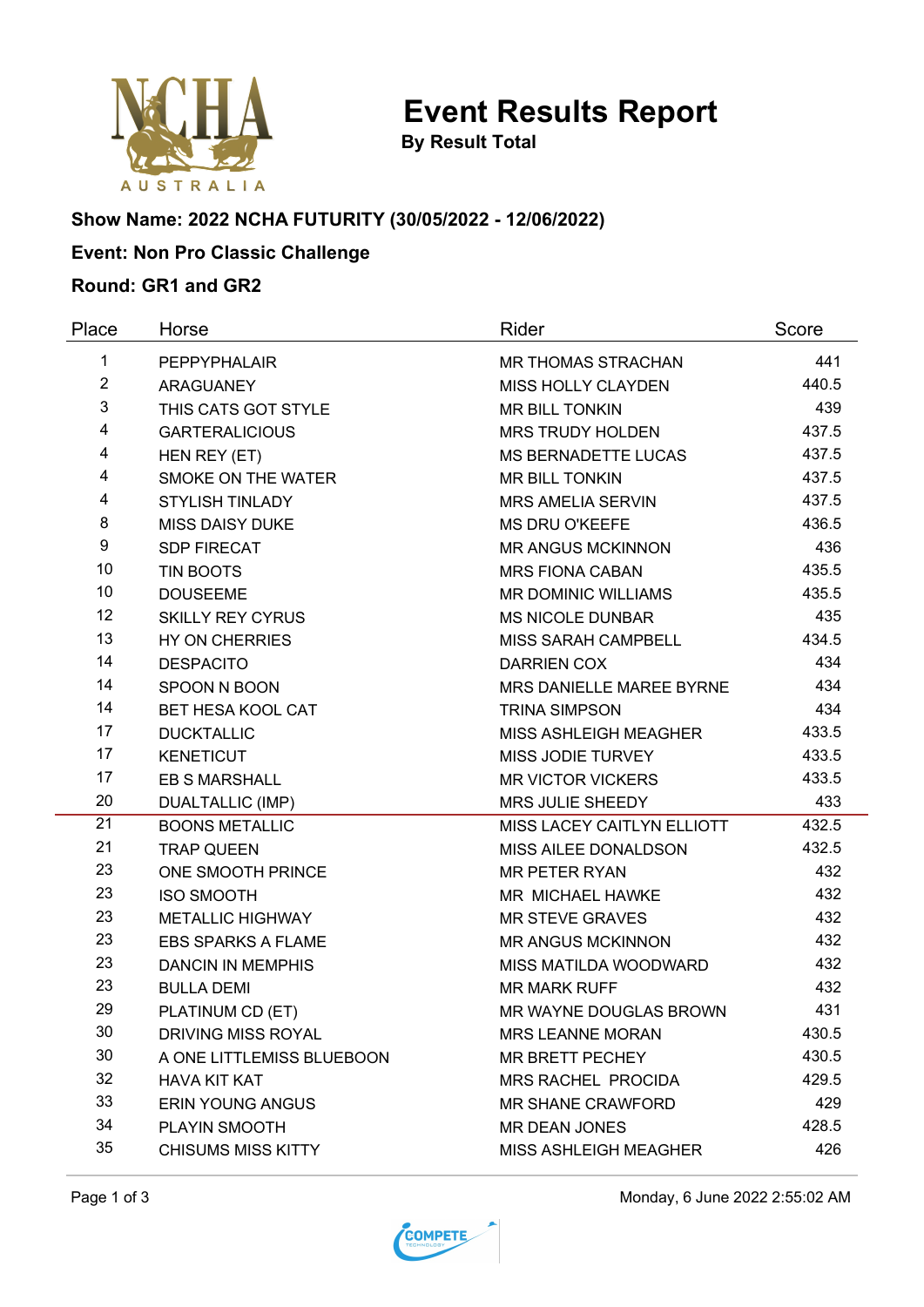

**By Result Total**

# **Show Name: 2022 NCHA FUTURITY (30/05/2022 - 12/06/2022)**

## **Event: Non Pro Classic Challenge**

#### **Round: GR1 and GR2**

| Place | Horse                         | Rider                         | Score |
|-------|-------------------------------|-------------------------------|-------|
| 36    | DEE BAR ANGEL BLUE            | MR BRETT MICHAEL JOHNS        | 425.5 |
| 37    | <b>BLUEYS CD</b>              | <b>MR PETER RYAN</b>          | 424.5 |
| 37    | <b>MUMMAS SNOWSTORM</b>       | <b>MR TOM CAVANAGH</b>        | 424.5 |
| 39    | DARA KAYS LAST TEAR DROP      | MR DAVID DOOLAN               | 424   |
| 40    | ERIN COOL CAT                 | MR MICHAEL HAWKE              | 423.5 |
| 41    | <b>SMOOTH REYS</b>            | <b>MR NEIL FLYNN</b>          | 423   |
| 41    | <b>TRUCLASS FLAME</b>         | <b>MRS SHELLEY RUFF</b>       | 423   |
| 43    | <b>BLUEBLOODEDBOON</b>        | <b>TRINA SIMPSON</b>          | 421.5 |
| 44    | <b>CLASSY N HOTT</b>          | <b>MR WILLIAM TAPP</b>        | 421   |
| 45    | <b>SHORT REVIEW</b>           | <b>MRS RENEE RICHARDSON</b>   | 420   |
| 46    | SDP COCOA REY                 | <b>MR MICHAEL DUNBAR</b>      | 419.5 |
| 47    | <b>SLITHERING</b>             | <b>MRS RACHEL LEITCH</b>      | 418.5 |
| 48    | <b>HELLS ROCKIN</b>           | <b>MRS LYNDA MACCALLUM</b>    | 418   |
| 48    | <b>BET ONE MOORE</b>          | <b>MR STUART BOYD LAURIE</b>  | 418   |
| 50    | <b>BET SHES A GEM</b>         | <b>MR ANTHONY O'LOUGHLIN</b>  | 416.5 |
| 51    | <b>BC COLD STEEL</b>          | <b>MR RAYMOND ERIC RANDLE</b> | 416   |
| 52    | <b>REYVING LUNACAT</b>        | <b>MR MARK RUFF</b>           | 415   |
| 53    | IF YA GUNNA PLAY IN TEXAS     | MISS BROOKE WEST              | 413.5 |
| 54    | <b>SHES A KEEPER</b>          | <b>MISS DEMI BETTINI</b>      | 412.5 |
| 55    | <b>RETRO</b>                  | MR RON COLE                   | 412   |
| 56    | <b>TYRELL PARK IVY GIRL</b>   | MR BRIAN THOMAS ELLIOTT       | 411   |
| 56    | <b>BIT A SWEET HIGH</b>       | MR DANIEL SHARPE              | 411   |
| 56    | <b>ONEFORTHEROSE</b>          | <b>MR THOMAS STRACHAN</b>     | 411   |
| 59    | <b>MDC JINX</b>               | MRS KIM KRISTINE CAMPBELL     | 410.5 |
| 59    | THE SIXTH SENSE               | <b>MRS FLEUR PHILIP</b>       | 410.5 |
| 61    | <b>DARA FLASHY PREVIEW</b>    | <b>MR SHANE CRAWFORD</b>      | 409.5 |
| 61    | <b>CHISUMS BOYD</b>           | MISS MIKAYLA O'HALLORAN       | 409.5 |
| 63    | <b>DARA IMA PREVIEW</b>       | <b>MRS MARINA WRIGHT</b>      | 407   |
| 64    | YULGILBAR JACKAROO            | MR SCOTT CODEY                | 406.5 |
| 65    | YULGILBAR IMA BLACK CAT       | <b>MR SIDNEY MYER</b>         | 406   |
| 66    | <b>MR FOUREX GOLD</b>         | <b>MR JAMIE BARTELS</b>       | 403   |
| 67    | <b>WHISKEY HIGH</b>           | <b>MR MITCHELL FRAZER</b>     | 402   |
| 68    | SMOOTH AS HELL                | <b>MRS TRACEY MCCLURG</b>     | 398   |
| 69    | <b>CHANCES ROYAL HIGHNESS</b> | Mrs KIMBERLY ROSE PATERSON    | 396   |
| 70    | MR ROYAL BOON                 | <b>MRS OLIVIA VICKERY</b>     | 394.5 |